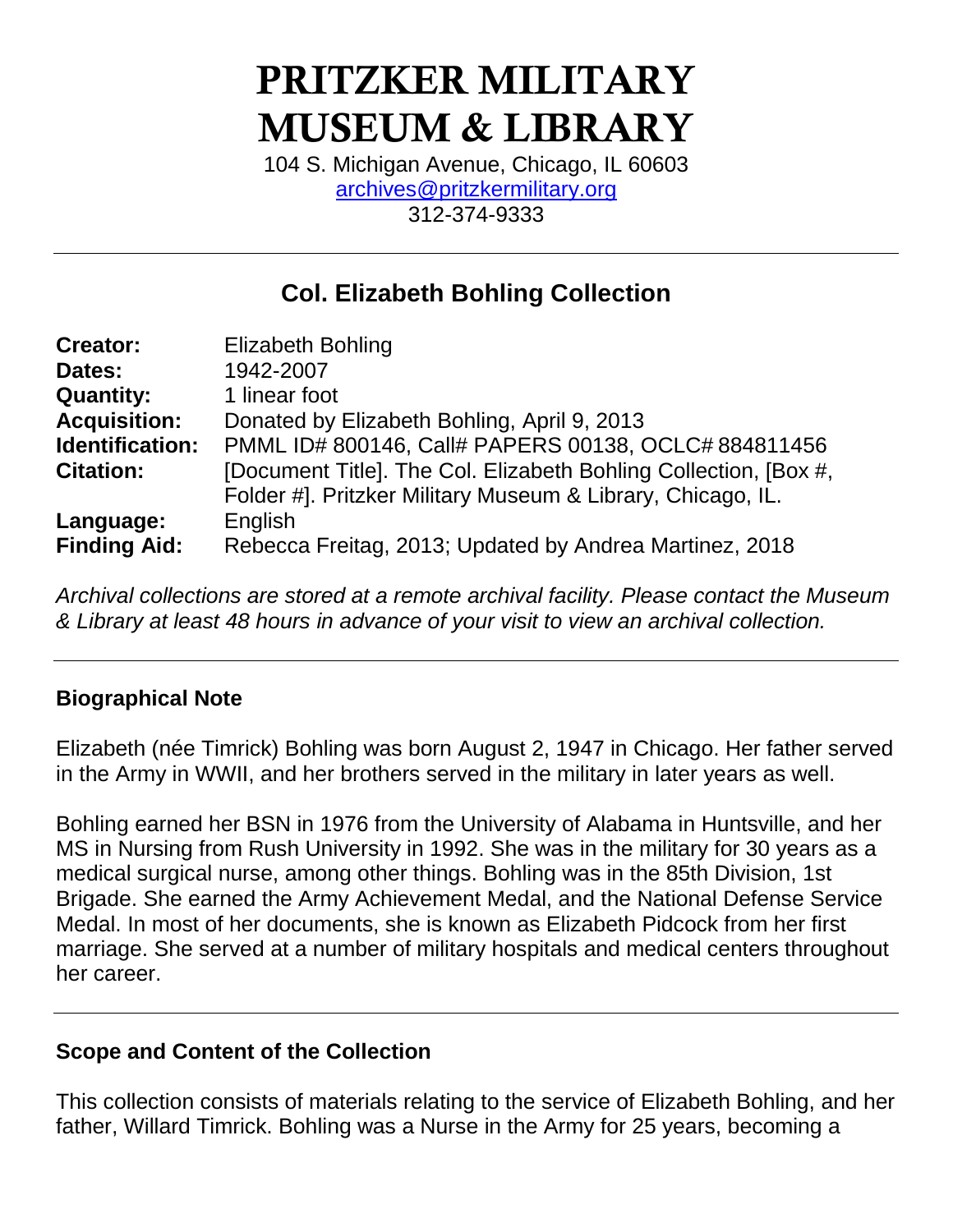Colonel during her tenure. The collection has service records, evaluation records, uniforms, photos and pins.

# **Arrangement**

The collection arrived with no discernible arrangement, and was rearranged by PMML staff into 1 slim document box, 1 banker's box, and 2 artifact boxes. The collection was also arranged into series according to Elizabeth Bohling and Willard Timrick.

#### **Series One: Elizabeth Bohling, 1977-2007**

This collection consists of the documents and photos related to the service of Elizabeth Bohling for 30 years in the Army as a Medical Surgical Nurse. This series contains restricted photos due to Bohling's Social Security Number being listed on the photograph.

#### **Series Two: Willard F. Timrick, 1942-1945**

This collection consists of documents and photos relating to Elizabeth Bohling's father, Willard, and his service in the Army during WWII from 1941 to 1945.

#### **Restrictions**

Due to Elizabeth Bohling's Social Security Number printed on some portraits, there are restrictions to researchers without PMML staff present. No reproductions are allowed for 50 years.

#### **Rights**

Copyrights held by Elizabeth Bohling were transferred to the Pritzker Military Museum & Library. All other rights are held by the author or publisher. Users assume responsibility for following copyright laws as established by US Code Title 17.

# **Restricted Items**

| 1977-1995 | <b>Restricted Photos</b>                                                         |           |
|-----------|----------------------------------------------------------------------------------|-----------|
| n.d.      | A signed picture of Col. June E. Williams<br>presenting a diploma to Lt. Pidcock | 800146213 |
| 30-Mar-95 | Portrait of LTC Elizabeth Pidcock                                                | 800146214 |
| 30-Mar-95 | Portrait of LTC Elizabeth Pidcock                                                | 800146215 |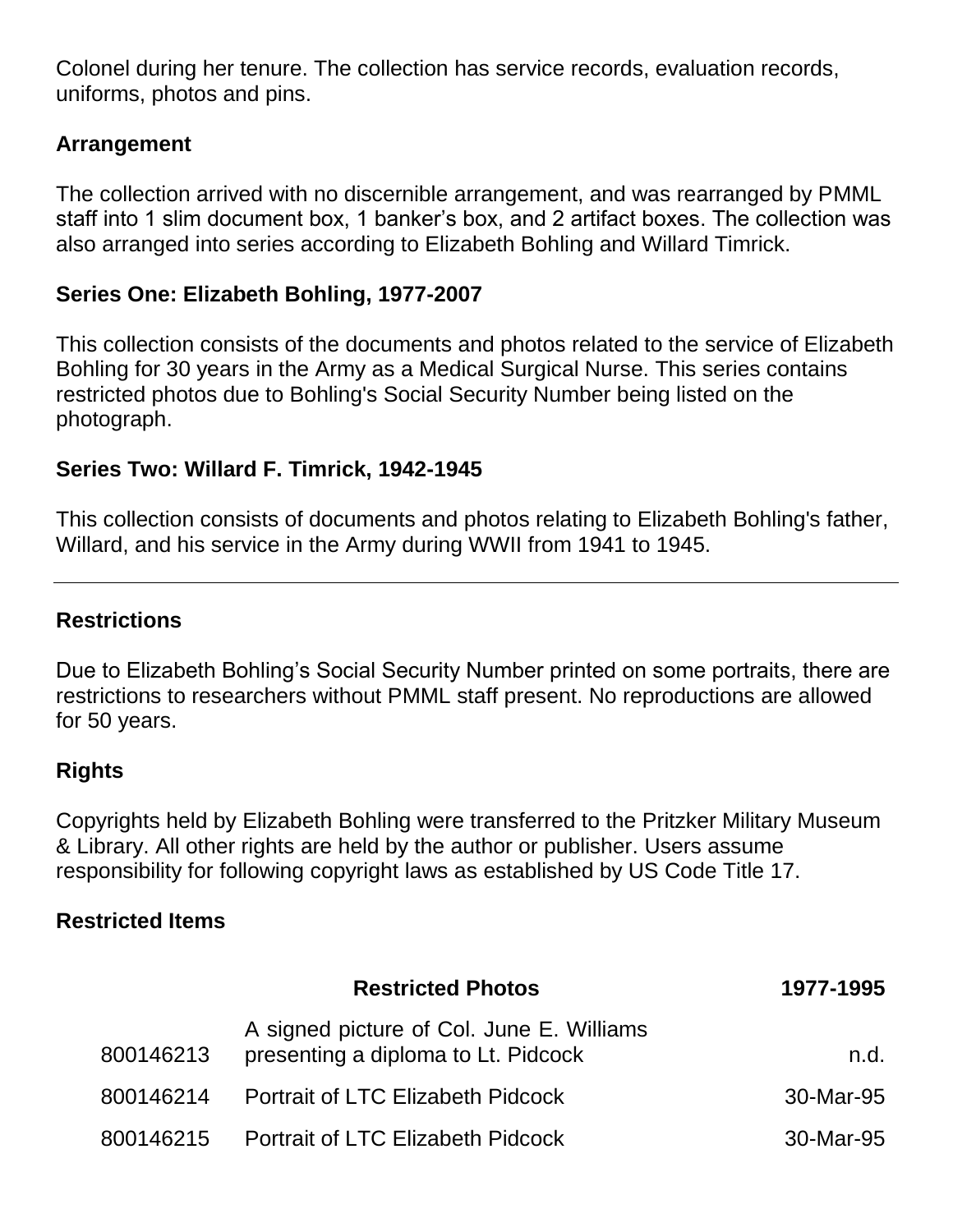| <b>Portrait of LTC Elizabeth Pidcock</b> | 30-Mar-95   |
|------------------------------------------|-------------|
| Portrait of Col. Elizabeth Pidcock       | n.d.        |
| <b>Portrait of LTC Elizabeth Pidcock</b> | 12-Apr-95   |
| <b>Portrait of LTC Elizabeth Pidcock</b> | 12-Apr-95   |
| <b>Portrait of LTC Elizabeth Pidcock</b> | $2$ -Jan-92 |
| <b>Portrait of LTC Elizabeth Pidcock</b> | 2-Jan-92    |
| <b>Portrait of LTC Elizabeth Pidcock</b> | 12-Apr-95   |
| Portrait of Lt. Elizabeth Pidcock        | 5-May-77    |
| Portrait of First Lt. Elizabeth Pidcock  | 12-May-77   |
| Portrait of First Lt. Elizabeth Pidcock  | 12-May-77   |
| Portrait of Maj. Elizabeth Pidcock       | 20-Jan-90   |
| Portrait of Maj. Elizabeth Pidcock       | 7-Dec-85    |
| Portrait of Maj. Elizabeth Pidcock       | 7-Dec-85    |
| Portrait of Maj. Elizabeth Pidcock       | 14-Feb-89   |
| Portrait of Maj. Elizabeth Pidcock       | 20-Jan-90   |
| Portrait of Maj. Elizabeth Pidcock       | 12-Sep-89   |
| Portrait of Maj. Elizabeth Pidcock       | 12-Sep-89   |
| Portrait of Lt. Elizabeth Pidcock        | 5-May-77    |
|                                          |             |

# **Separations**

| Item ID   | Call<br><b>Number</b> | <b>Description</b>                                        |
|-----------|-----------------------|-----------------------------------------------------------|
| 800146246 |                       | University of Alabama School of Nursing lapel pin         |
| 800146247 |                       | U.S. Army 78th Coast Artillery Ring                       |
| 800146248 |                       | U.S. Army Medical Command Patch                           |
| 800146249 |                       | Commander, 404th Chemical Brigade, Illinois Army National |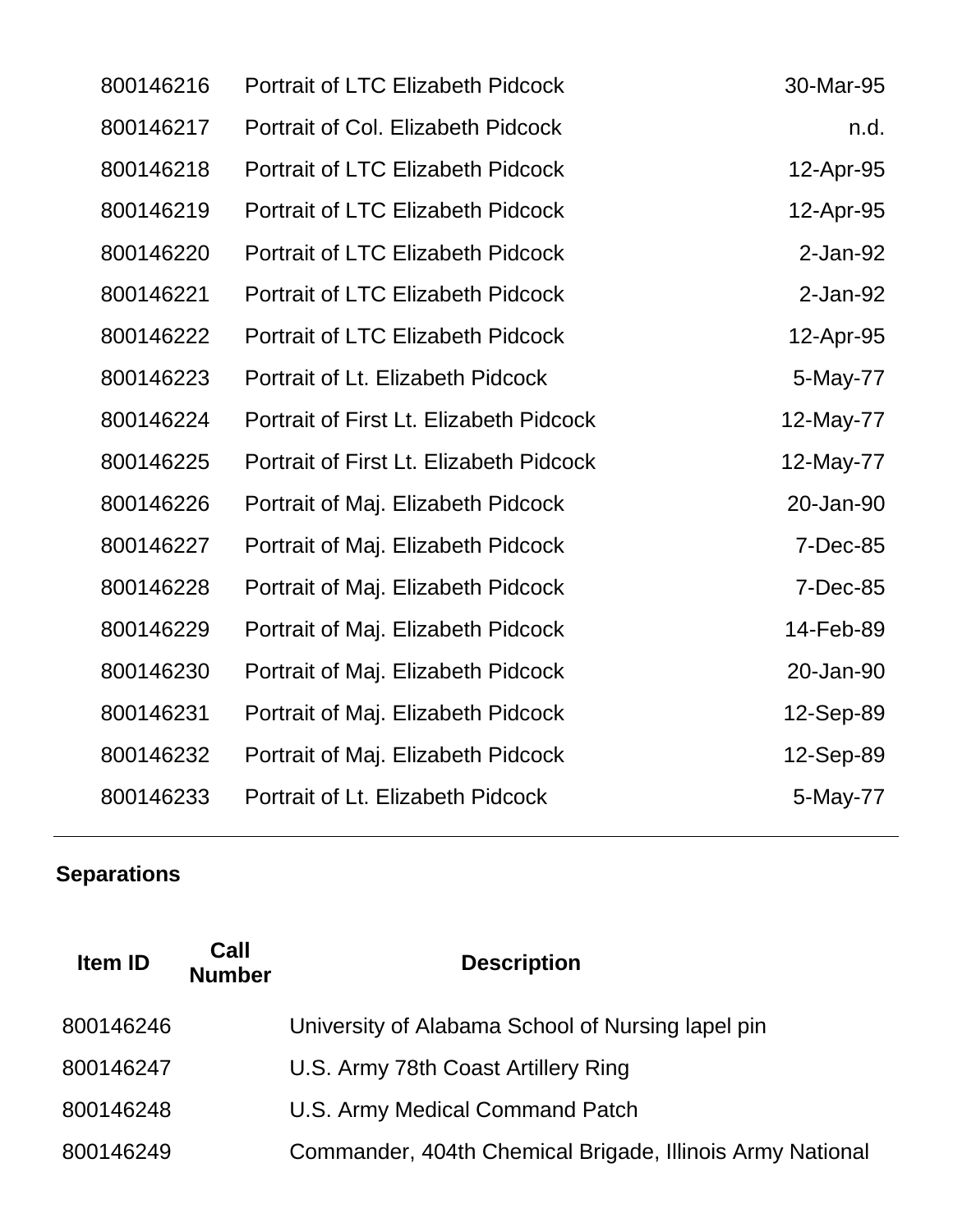|           | <b>Guard Challenge Coin</b>                                                     |
|-----------|---------------------------------------------------------------------------------|
| 800146251 | Hooah Fort McCoy Lapel Pin                                                      |
| 800146252 | University of Alabama RN Ring                                                   |
| 800146253 | U.S. Army "10" Lapel Pin                                                        |
| 800146254 | U.S. Army Nurse Corps Challenge Coin                                            |
| 800146255 | MEDDAC Ft. Lee Lapel Pin                                                        |
| 800146256 | U.S. Nurses Corps Lapel Pin                                                     |
| 800146257 | Army Medical Dept Regimental Insignia Lapel Pin                                 |
| 800146258 | <b>Health Services Command Lapel Pin</b>                                        |
| 800146259 | <b>Health Services Command Lapel Pin</b>                                        |
| 800146260 | 85th Division Insignia Lapel Pin                                                |
| 800146261 | Clayton Junior College School of Nursing Lapel Pin                              |
| 800146262 | Dept of Veterans' Affairs Lapel Pin "25 Years"                                  |
| 800146263 | Dept of Veterans' Affairs Lapel Pin                                             |
| 800146264 | 85th Training Division Army Reserve Support Command<br>Shoulder Sleeve Insignia |
| 800146265 | 86th Training Division Army Reserve Support Command<br>Shoulder Sleeve Insignia |
| 800146266 | Rush University College of Nursing Lapel Pin                                    |
| 800146267 | <b>Black Wool Army Beret</b>                                                    |
| 800146268 | Army Garrison Cap                                                               |
| 800146269 | <b>Women's Military Uniform Hat</b>                                             |
| 800146270 | Women's Military Uniform Short-Sleeve Shirt                                     |
| 800146271 | <b>Women's Military Uniform Skirt</b>                                           |
| 800146272 | Women's Military Uniform Long-Sleeve Shirt                                      |
| 800146273 | Women's Military Uniform Jacket                                                 |
| 800146274 | <b>Women's Military Uniform Dress Pants</b>                                     |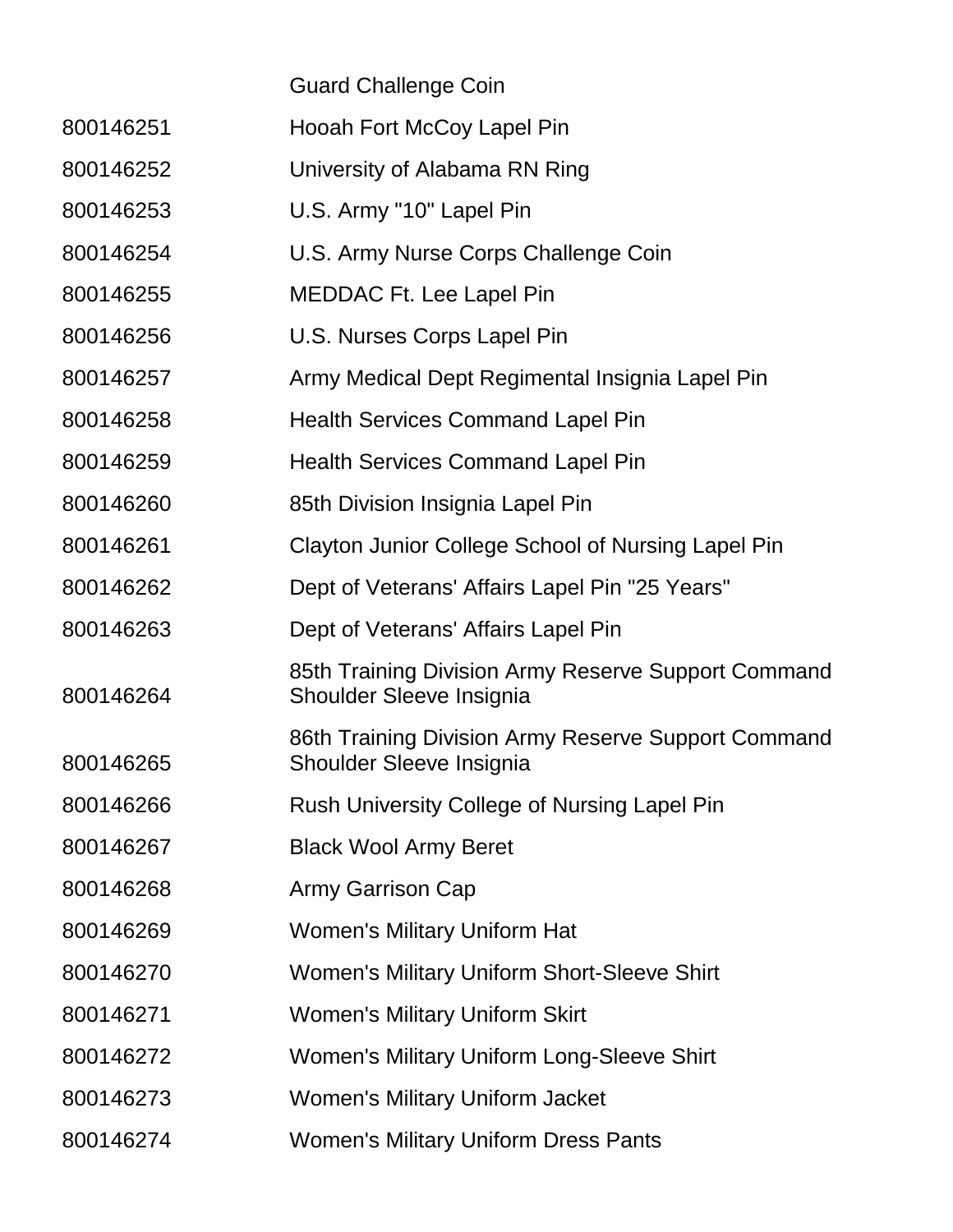# **Key Subjects**

This collection is indexed under the following headings in the Library's online catalog. Researchers interested in materials about related topics, persons, or places should search the catalog using these subject headings.

# **Names**

Bohling, Elizabeth Anne (1947-) Pidcock, Elizabeth Anne (1947-) Timrick, Elizabeth Anne (1947-) Timrick, Willard F. (1916-1993)

#### **Subjects**

United States. Army. United States. Army. 85th Division. United States. Army Nurse Corps. World War, 1939-1945.

#### **Container List**

|   | <b>Box Folder</b> | Item ID#  | <b>Title</b>                                                              | <b>Dates</b> |
|---|-------------------|-----------|---------------------------------------------------------------------------|--------------|
|   |                   |           | <b>Series 1: Elizabeth Bohling</b>                                        |              |
| 1 | 1                 |           | <b>Military Records</b>                                                   | 1968-2007    |
|   |                   | 800146001 | Section 1: Identification Data                                            | n.d.         |
|   |                   | 800146002 | Section 2: Classification and Assignment<br>Data                          | n.d.         |
|   |                   |           | 800146003 Section 5: Miscellaneous                                        | n.d.         |
|   |                   | 800146004 | Section 7: Current and Previous<br>Assignments                            | n.d.         |
|   |                   | 800146005 | <b>Personnel Qualification Record for</b><br><b>Commissioned Officers</b> | 15-Jun-95    |
|   |                   | 800146006 | <b>Personnel Qualification Record for</b><br><b>Commissioned Officers</b> | 15-Jun-95    |
|   |                   | 800146007 | Certificate of Release or Discharge From<br><b>Active Duty</b>            | n.d.         |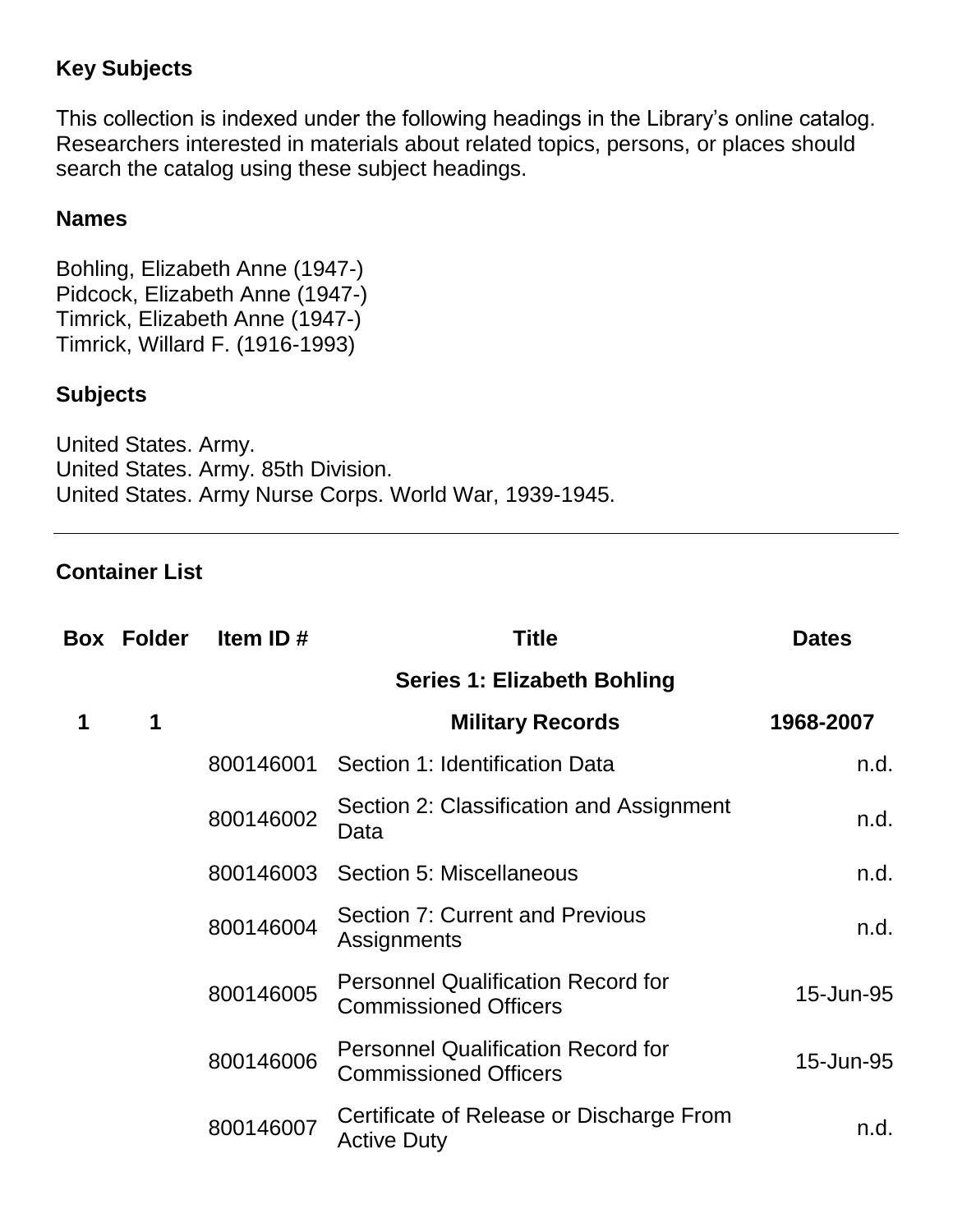| 800146008 | <b>Statement of Personal History</b>                                                | n.d.      |
|-----------|-------------------------------------------------------------------------------------|-----------|
| 800146009 | <b>Receipt of Privacy Act Statement</b><br>Acknowledged                             | 21-Sep-76 |
| 800146010 | Section 11: Other Relatives and Alien<br><b>Friends Living in Foreign Countries</b> | n.d.      |
| 800146011 | Section 15: List All Residences From 1<br>January 1937                              | n.d.      |
| 800146012 | Dept of the Army Release From Active<br>Duty Memo                                   | 16-Jun-82 |
| 800146013 | Certificate of Clearance and/or Security<br>Determination                           | 5-Aug-85  |
| 800146014 | <b>Family Coverage Election</b>                                                     | 26-Aug-04 |
| 800146015 | <b>Personnel Action Form</b>                                                        | 26-Aug-02 |
| 800146016 | Supplemental Data For Army Medical<br><b>Service Reserve Officers</b>               | n.d.      |
| 800146017 | Experience                                                                          | 26-Mar-01 |
| 800146018 | Servicemen's Group Life Insurance<br><b>Election and Certificate</b>                | 6-Dec-92  |
| 800146019 | <b>Army Reserve Status and Address</b><br>Verification                              | 30-Mar-84 |
|           | 800146020 Beneficiary Worksheet                                                     | 17-Aug-91 |
| 800146021 | <b>Classified Information Nondisclosure</b><br>Agreement                            | n.d.      |
| 800146022 | <b>Security Debriefing Acknowledgement</b>                                          | 24-Jan-92 |
| 800146023 | <b>Statement of Personal History</b>                                                | n.d.      |
| 800146024 | <b>Receipt of Privacy Act Statement</b><br>Acknowledged                             | 21-Sep-76 |
| 800146025 | Section 11: Other Relatives and Alien<br><b>Friends Living in Foreign Countries</b> | n.d.      |
| 800146026 | Section 15: List All Residences From 1<br>January 1937                              | n.d.      |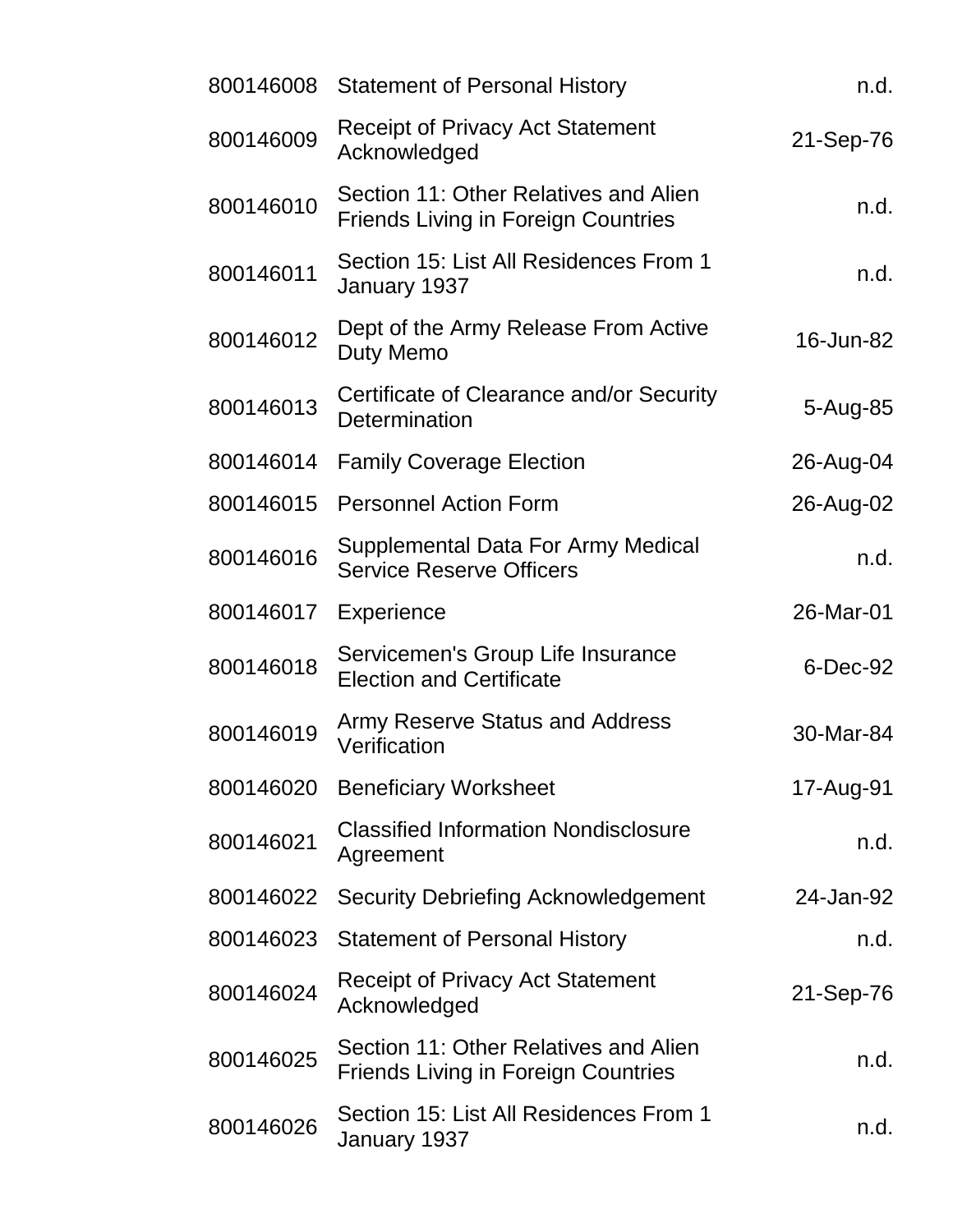| n.d.      | <b>Computation Sheet</b>                                                                      | 800146027 |
|-----------|-----------------------------------------------------------------------------------------------|-----------|
| 26-Aug-68 | <b>Personal Record</b>                                                                        | 800146028 |
| n.d.      | <b>Detail Point Listing For Previous</b><br><b>Retirement Year</b>                            | 800146029 |
| 18-Sep-06 | <b>U.S. Army Reserve Personnel</b><br><b>Command Statement of Retirement</b><br><b>Points</b> | 800146030 |
| n.d.      | Data for Payment of Retired Personnel                                                         | 800146031 |
| 6-Mar-07  | Section 9: Survivor Benefit Plan Election                                                     | 800146032 |
| 6-Mar-07  | Direct Deposit Sign-up Form                                                                   | 800146033 |
| 6-Mar-07  | <b>Application for Retired Pay Benefits</b>                                                   | 800146034 |
| May-89    | Dept of the Army Certificate of Training<br>for Observer/Controller Course, Phase 1           | 800146035 |
| 23-Jul-07 | Dept of the Army Application for Retired<br>Pay Memo                                          | 800146036 |
| 22-Oct-04 | Dept of the Army Exception to Senior<br><b>Rater Qualification Memo</b>                       | 800146037 |
| n.d.      | Dept of the Army Classification of Army<br><b>Medical Dept Officers Memo</b>                  | 800146038 |
| n.d.      | <b>Computation Sheet</b>                                                                      | 800146039 |
| 1977-2007 | <b>Military Movement Orders</b>                                                               | 2         |
| 11-Jan-77 | Dept of the Army Appointment as a<br>Reserve Commissioned Officer of the<br>Army Memo         | 800146040 |
| 17-Jan-77 | Dept of the Army Orders A-01-60065                                                            | 800146041 |
| n.d.      | Orders A-01-60065 Additional<br><b>Instructions</b>                                           | 800146042 |
| 22-Apr-81 | Dept of the Army Orders 78-25                                                                 | 800146043 |
| 22-Apr-81 | Orders 78-25 Additional Instructions                                                          | 800146044 |
| 29-Jun-82 | Dept of the Army Orders 125-17                                                                | 800146045 |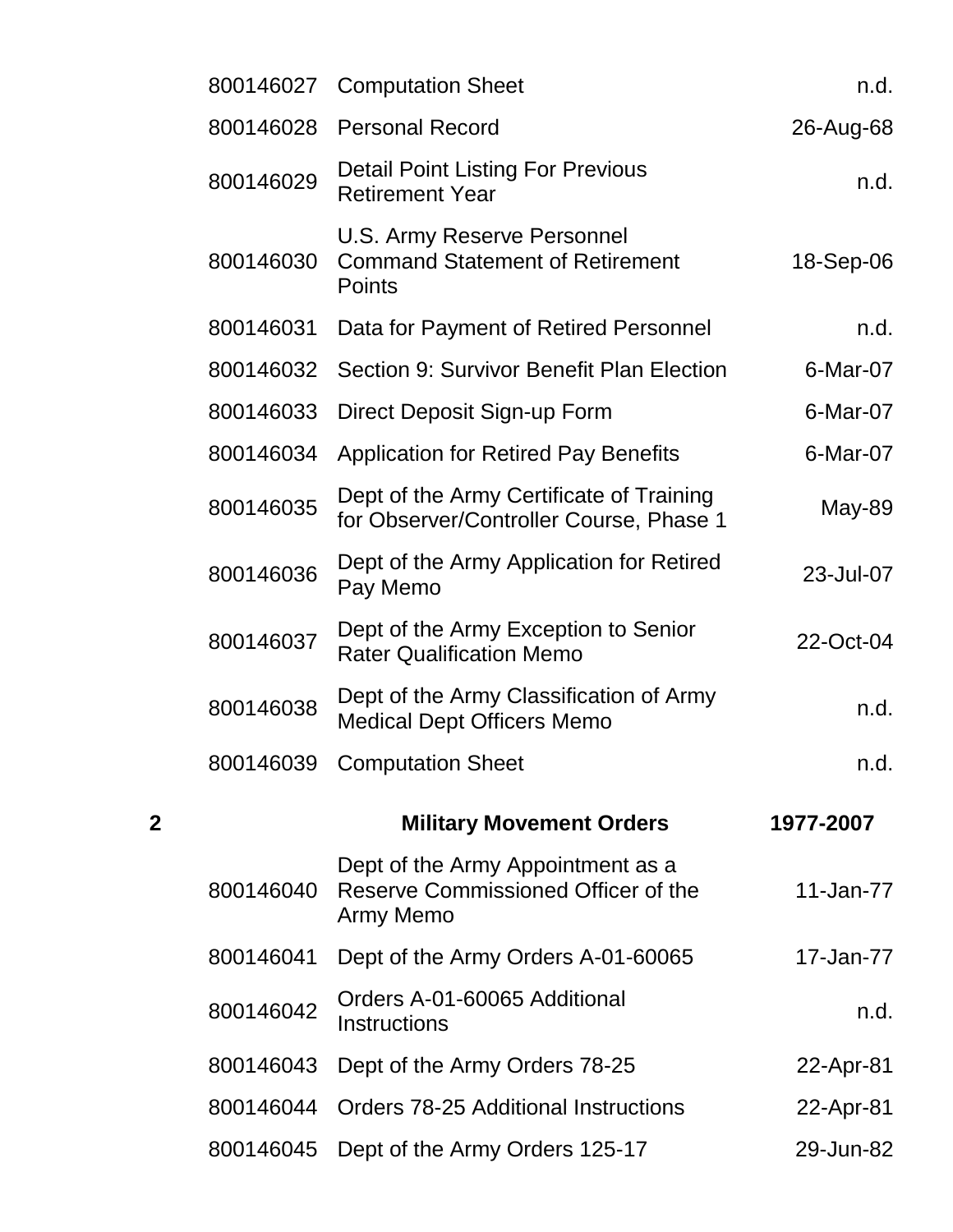| 800146046 | Dept of the Army Release From Active<br>Duty Memo | 16-Jun-82   |
|-----------|---------------------------------------------------|-------------|
| 800146047 | Dept of the Army Movement Data                    | 28-Apr-92   |
| 800146048 | Dept of the Army Orders 110-062                   | 16-Mar-92   |
| 800146049 | Dept of the Army Orders 190-006                   | 18-Aug-93   |
| 800146050 | Dept of the Army Orders 108-071                   | 14-Apr-93   |
| 800146051 | Dept of the Army Orders 053-008                   | 21-Jan-93   |
| 800146052 | Dept of the Army Orders 161-069                   | 21-May-92   |
| 800146053 | Dept of the Army Orders T-10-428415               | 17-Oct-94   |
| 800146054 | Dept of the Army Orders 225-014                   | 15-Sep-94   |
| 800146055 | Dept of the Army Orders 185-077                   | 15-Jul-94   |
| 800146056 | Dept of the Army Orders 183-061                   | 13-Jul-94   |
| 800146057 | Dept of the Army Orders 174-086                   | 29-Jun-94   |
| 800146058 | Dept of the Army Orders 083-049                   | 14-Feb-94   |
| 800146059 | Dept of the Army Orders 1-65                      | 11-Jan-95   |
| 800146060 | Dept of the Army Orders 178-006                   | 23-Jun-95   |
| 800146061 | Dept of the Army Orders 167-019                   | 8-Jun-95    |
| 800146062 | Dept of the Army Orders 017-066                   | 12-Oct-95   |
| 800146063 | Dept of the Army Orders 235-036                   | 11-Sep-95   |
| 800146064 | Dept of the Army Orders 171-002                   | 14-Jun-95   |
| 800146065 | Annex A (Main Body) To Order # 171-<br>002        | n.d.        |
| 800146066 | Dept of the Army Orders 161-034                   | 2-Jun-95    |
| 800146067 | Annex A (Main Body) To Order # 161-<br>034        | n.d.        |
| 800146068 | Dept of the Army Orders 074-031                   | $2$ -Feb-95 |
| 800146069 | Dept of the Army Orders 068-007                   | 25-Jan-95   |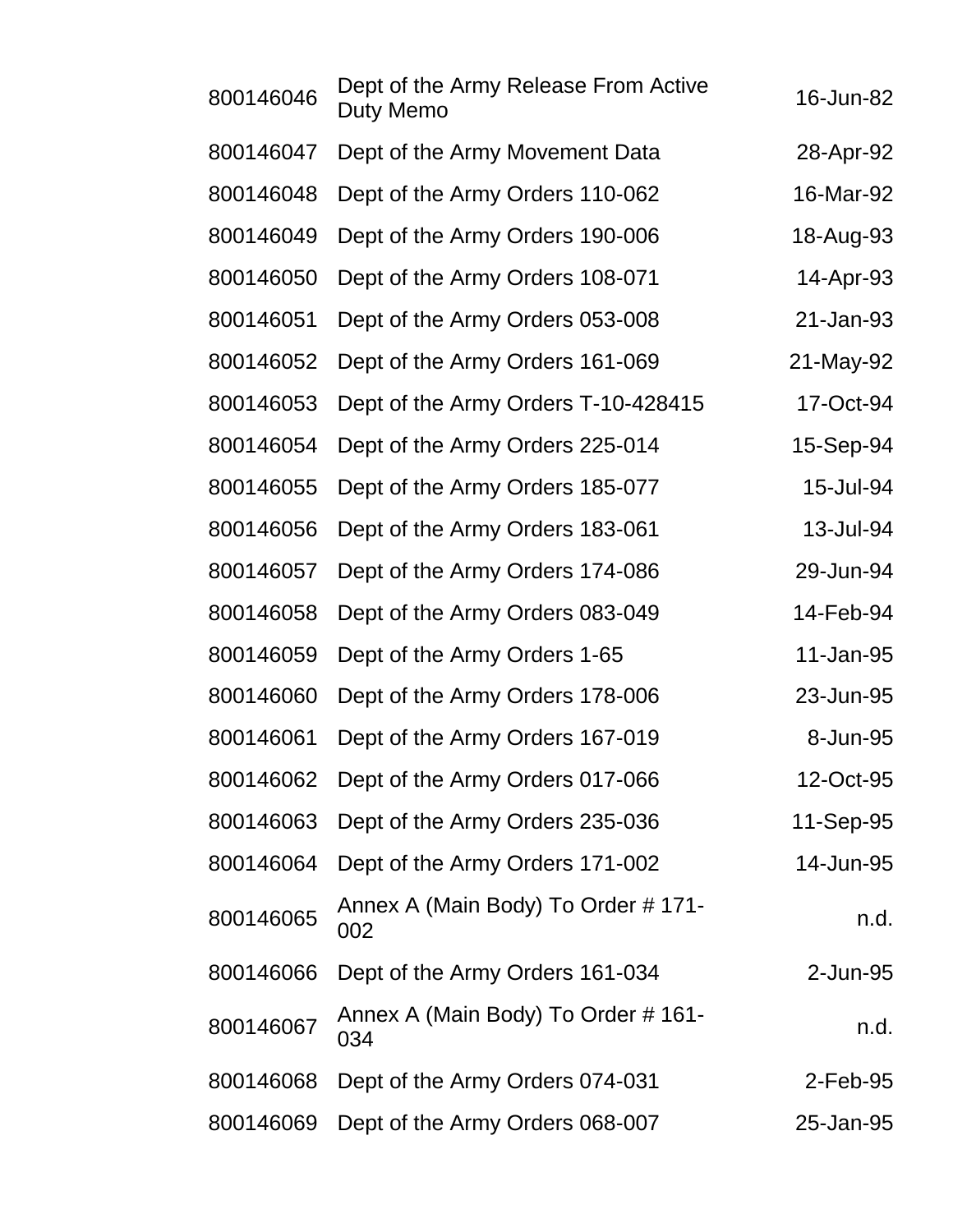|   | 800146070 | Dept of the Army Orders 114-070                             | 15-Feb-96   |
|---|-----------|-------------------------------------------------------------|-------------|
|   | 800146071 | Dept of the Army Orders 109-102                             | 8-Feb-96    |
|   | 800146072 | Dept of the Army Orders 086-229                             | 11-Jan-96   |
|   | 800146073 | Dept of the Army Orders 083-075                             | 8-Jan-96    |
|   | 800146074 | Dept of the Army Orders 125-019                             | 29-Feb-96   |
|   | 800146075 | Dept of the Army Orders C-01-<br>301153A01                  | 5-Mar-04    |
|   | 800146076 | Dept of the Army Orders C-04-709700                         | 3-Apr-07    |
|   | 800146077 | Dept of the Army Orders C-01-301153                         | 14-Jan-03   |
|   | 800146078 | Dept of the Army Orders C-11-133359                         | 20-Nov-01   |
|   | 800146079 | Dept of the Army Orders C-01-901398                         | 15-Jan-99   |
|   | 800146080 | Dept of the Army Orders 114-19                              | 23-Apr-96   |
|   | 800146081 | Dept of the Army Orders 50-196                              | 1-Jun-94    |
|   |           |                                                             |             |
|   | 800146082 | Dept of the Army Orders C-01-908064                         | $6$ -Jan-83 |
| 3 |           | <b>Certificates and Promotion Materials</b>                 | 1984-1996   |
|   | 800146083 | Certificate of the Army Commendation<br>Medal as a Lt. Col. | 11-Dec-94   |
|   | 800146084 | Certificate of the Army Commendation<br>Medal as a Captain  | 29-Jun-81   |
|   | 800146085 | Certificate of the Army Commendation<br>Medal as a Major    | 9-Dec-84    |
|   | 800146086 | Dept of the Army Permanent Orders 12-<br>$\overline{2}$     | 9-Dec-84    |
|   | 800146087 | Certificate of the Army Achievement<br>Medal as a Major     | 21-Jan-90   |
|   | 800146088 | Certificate of the Army Achievement<br>Medal as a Lt. Col.  | 12-Mar-94   |

Dept of the Army Orders 41-3418 15-Mar-82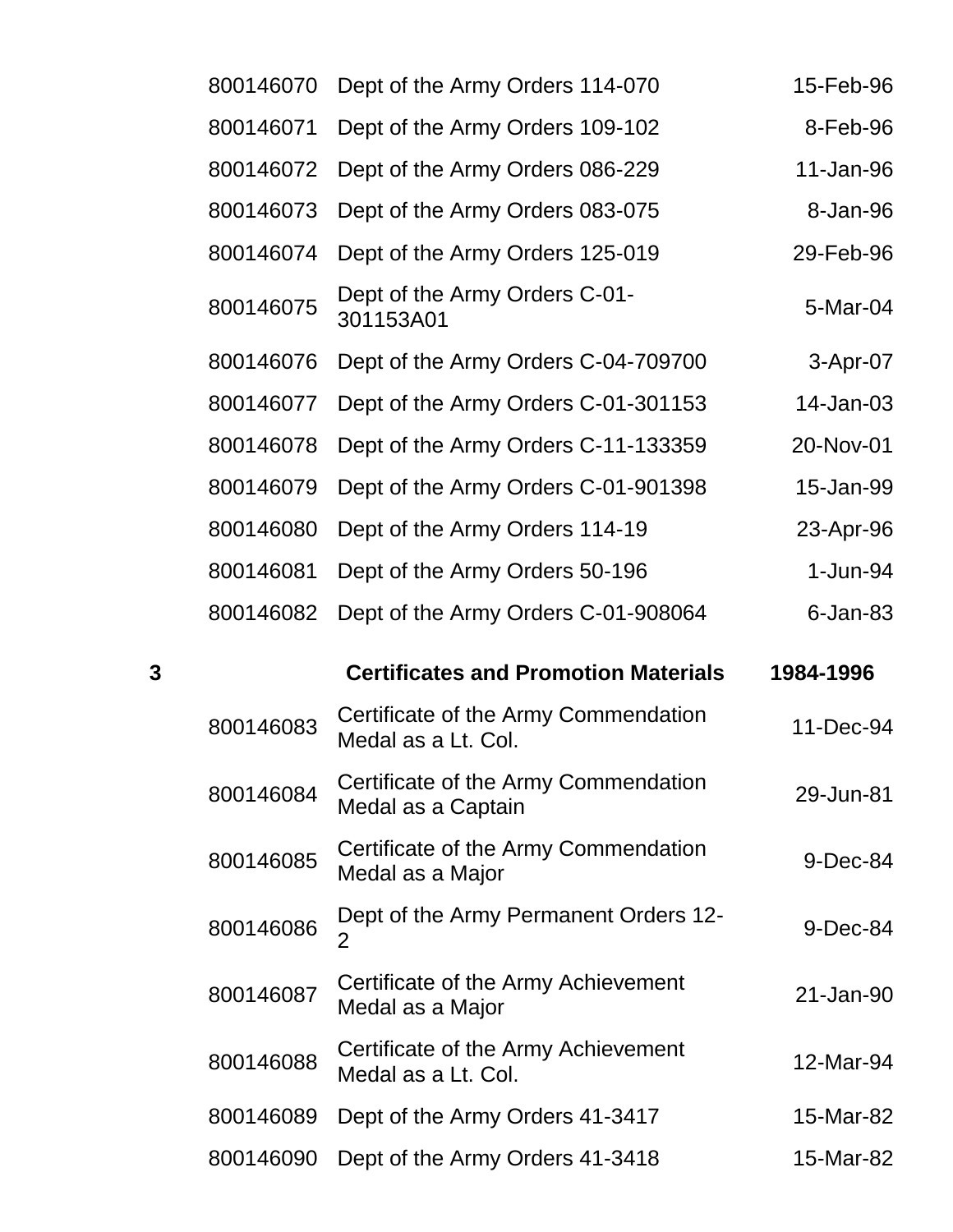| 800146091 | Dept of the Army Promotion as a<br>Reserve Commissioned Officer of the<br>Army Memo | 31-Jul-84  |
|-----------|-------------------------------------------------------------------------------------|------------|
| 800146092 | Dept of the Army Promotion as a<br>Reserve Commissioned Officer of the<br>Army Memo | 21-Aug-91  |
| 800146093 | Dept of the Army Promotion as a<br>Reserve Commissioned Officer of the<br>Army Memo | 27-Jun-96  |
|           | <b>Evaluation, Separation, Retirement</b><br>and Discharge Papers                   | 1977-2007  |
| 800146094 | Dept of the Army Orders C-04-709700                                                 | $3-Apr-07$ |
| 800146095 | Dept of the Army Orders P07-789291                                                  | 23-Jul-07  |
| 800146096 | <b>Chronological Statement of Retirement</b><br><b>Points</b>                       | 20-Jul-07  |
| 800146097 | Section 1: Identification Data                                                      | n.d.       |
| 800146098 | <b>Section 7: Current and Previous</b><br>Assignments                               | n.d.       |
| 800146099 | <b>Section 7: Current and Previous</b><br>Assignments                               | n.d.       |
| 800146100 | Section 2: Classification and Assignment<br>Data                                    | n.d.       |
| 800146101 | Section 27: Remarks                                                                 | n.d.       |
| 800146102 | <b>Discharge Profile</b>                                                            | n.d.       |
| 800146103 | Certificate of Release or Discharge From<br><b>Active Duty</b>                      | n.d.       |
| 800146104 | U.S. Army Officer Evaluation Report                                                 | n.d.       |
| 800146105 | Part 6: Potential                                                                   | 17-Oct-77  |
| 800146106 | U.S. Army Officer Evaluation Report                                                 | n.d.       |
| 800146107 | Part 6: Potential                                                                   | 20-Oct-78  |
|           | 800146108 Part 1: Personal Data                                                     | n.d.       |

**4**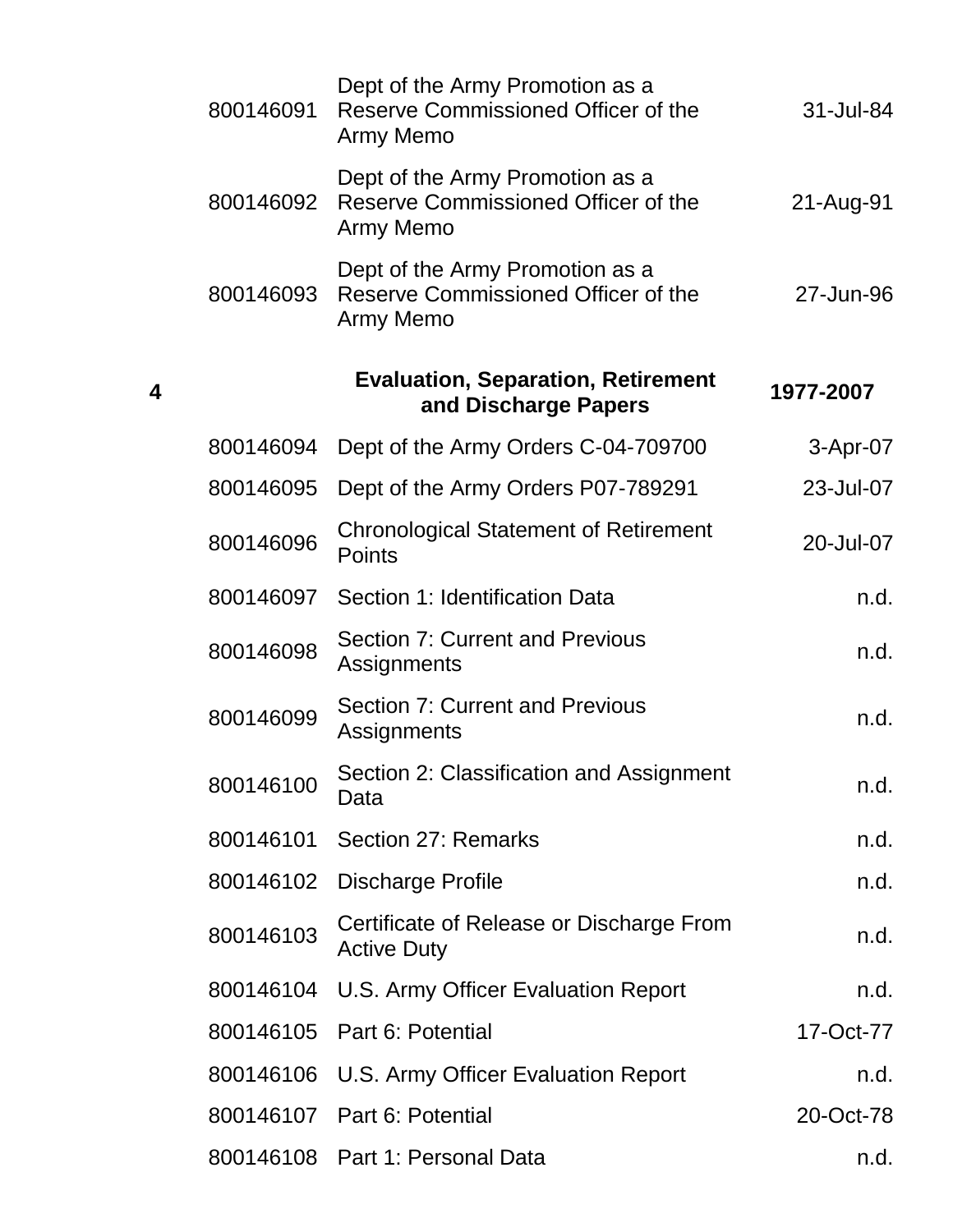|           | 800146109    Part 6: Potential                  | 22-Aug-79 |
|-----------|-------------------------------------------------|-----------|
| 800146110 | U.S. Army Officer Evaluation Report             | n.d.      |
| 800146111 | Part 6: Potential                               | 16-Nov-79 |
| 800146112 | U.S. Army Officer Evaluation Report             | n.d.      |
| 800146113 | Part 5: Performance and Potential<br>Evaluation | n.d.      |
| 800146114 | U.S. Army Officer Evaluation Report             | 29-Jun-81 |
| 800146115 | Part 5: Performance and Potential<br>Evaluation | n.d.      |
| 800146116 | Part 1: Administrative Data                     | 9-Dec-91  |
| 800146117 | Part 5: Performance and Potential<br>Evaluation | n.d.      |
| 800146118 | Part 1: Administrative Data                     | 29-Jul-82 |
| 800146119 | Part 5: Performance and Potential<br>Evaluation | n.d.      |
|           | 800146120 Part 1: Administrative Data           | 26-Feb-84 |
| 800146121 | Part 5: Performance and Potential<br>Evaluation | n.d.      |
|           | 800146122 Part 1: Administrative Data           | 8-Dec-84  |
| 800146123 | Part 5: Performance and Potential<br>Evaluation | n.d.      |
|           | 800146124 Part 1: Administrative Data           | 23-Feb-85 |
| 800146125 | Part 5: Performance and Potential<br>Evaluation | n.d.      |
|           | 800146126 Part 1: Administrative Data           | 9-Nov-85  |
| 800146127 | Part 5: Performance and Potential<br>Evaluation | n.d.      |
|           | 800146128 Part 1: Administrative Data           | 23-Nov-86 |
| 800146129 | Part 5: Performance and Potential<br>Evaluation | n.d.      |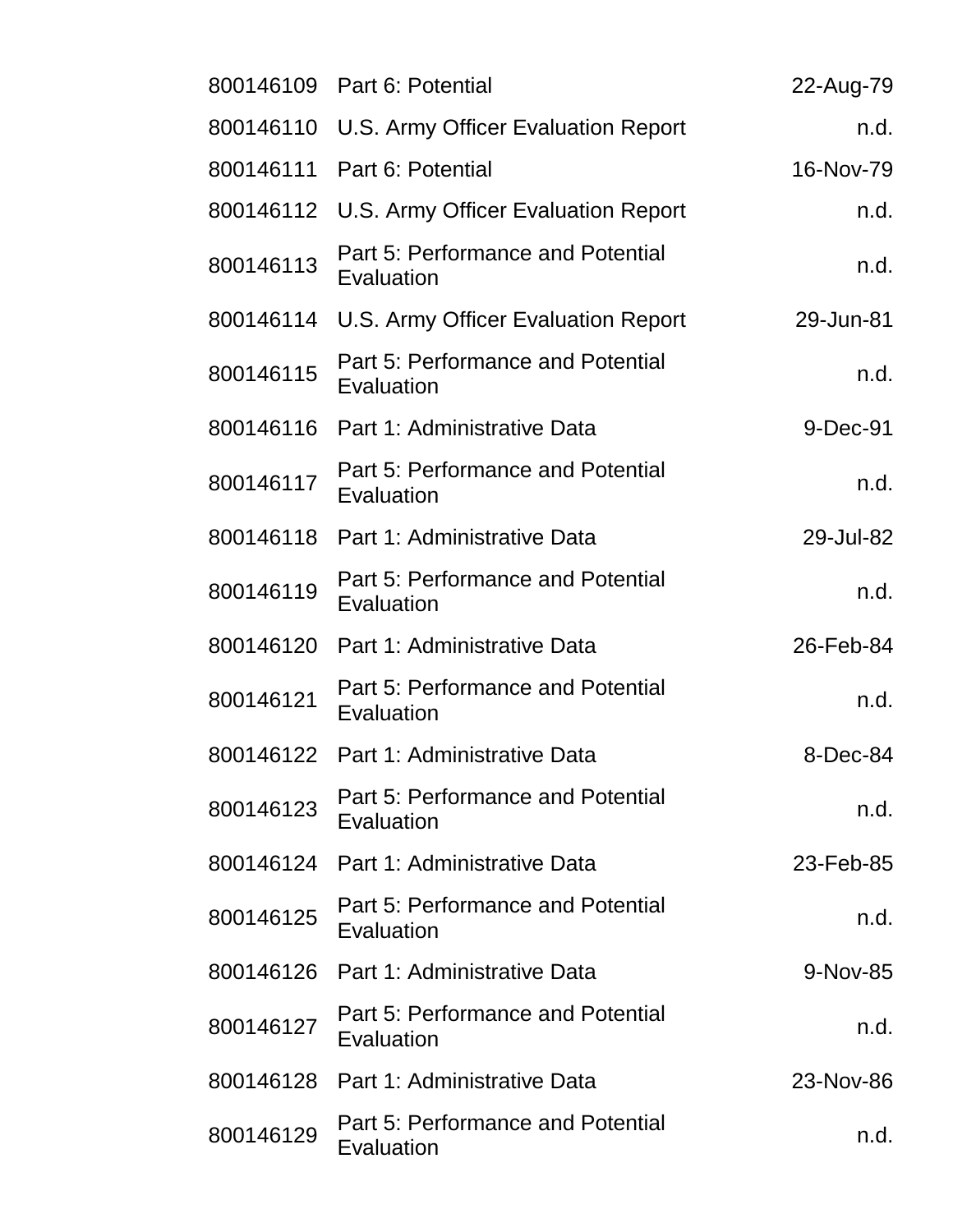|           | 800146130 Part 1: Administrative Data           | 13-Dec-87 |
|-----------|-------------------------------------------------|-----------|
| 800146131 | Part 5: Performance and Potential<br>Evaluation | n.d.      |
|           | 800146132 Part 1: Administrative Data           | 16-Jul-88 |
| 800146133 | Part 5: Performance and Potential<br>Evaluation | n.d.      |
| 800146134 | Part 1: Administrative Data                     | 27-Apr-89 |
| 800146135 | Part 5: Performance and Potential<br>Evaluation | n.d.      |
| 800146136 | Part 1: Administrative Data                     | 25-May-90 |
| 800146137 | Part 5: Performance and Potential<br>Evaluation | n.d.      |
| 800146138 | Part 1: Administrative Data                     | 21-Apr-91 |
| 800146139 | Part 5: Performance and Potential<br>Evaluation | n.d.      |
| 800146140 | Part 1: Administrative Data                     | 2-May-92  |
| 800146141 | Part 5: Performance and Potential<br>Evaluation | n.d.      |
|           | 800146142 Part 1: Administrative Data           | 10-May-93 |
| 800146143 | Part 5: Performance and Potential<br>Evaluation | n.d.      |
| 800146144 | Part 1: Administrative Data                     | 13-Aug-94 |
| 800146145 | Part 5: Performance and Potential<br>Evaluation | n.d.      |
| 800146146 | Part 1: Administrative Data                     | 20-May-95 |
| 800146147 | Part 5: Performance and Potential<br>Evaluation | n.d.      |
|           | 800146148 Part 1: Administrative Data           | 9-Jun-96  |
| 800146149 | Part 5: Performance and Potential<br>Evaluation | n.d.      |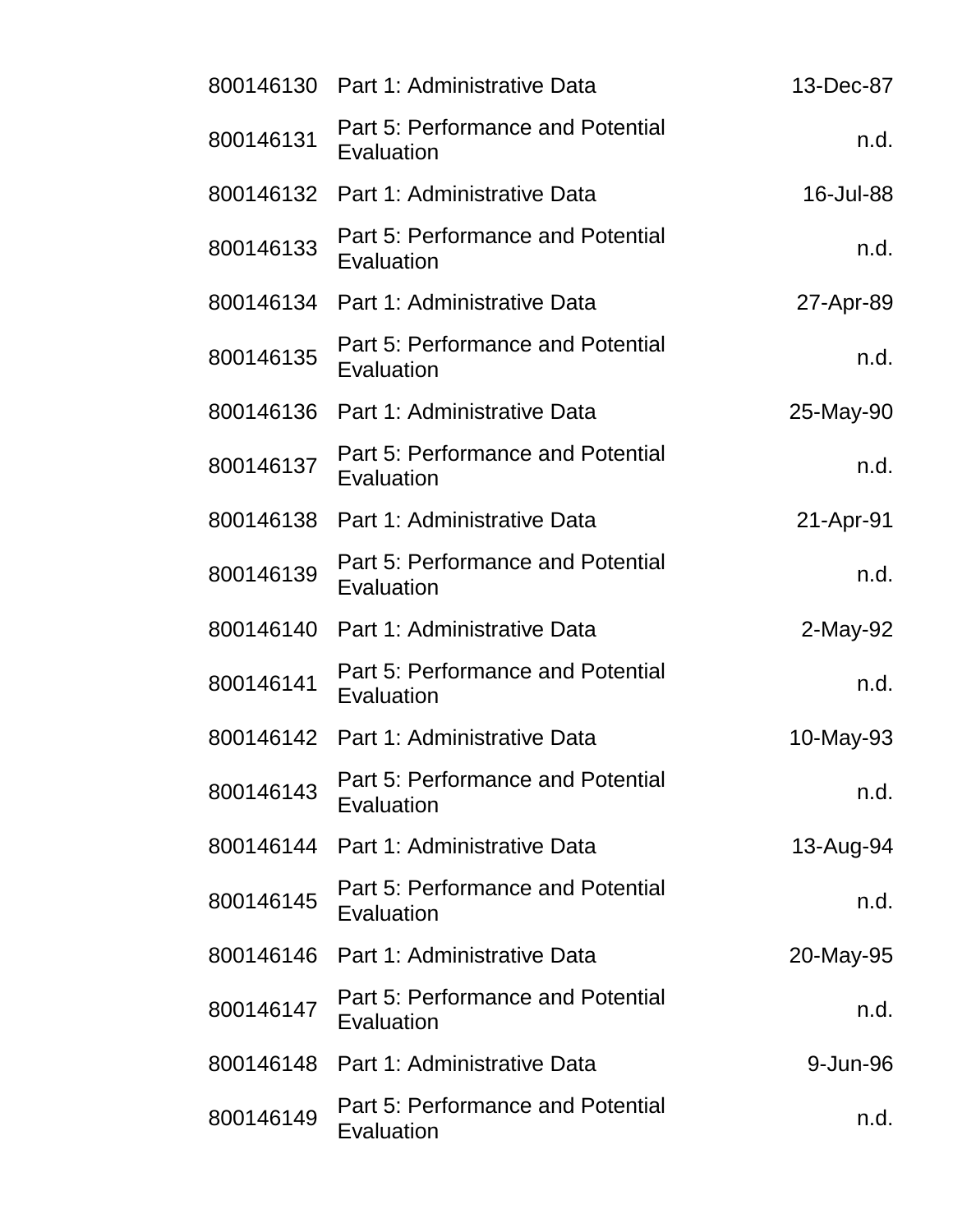|           | 800146150 Part 1: Administrative Data           | 8-Dec-96    |
|-----------|-------------------------------------------------|-------------|
| 800146151 | Part 5: Performance and Potential<br>Evaluation | n.d.        |
|           | 800146152 Part 1: Administrative Data           | 3-Sep-97    |
| 800146153 | Part 5: Performance and Potential<br>Evaluation | n.d.        |
| 800146154 | Part 1: Administrative Data                     | 21-Aug-98   |
| 800146155 | Part 5: Performance and Potential<br>Evaluation | n.d.        |
| 800146156 | <b>Officer Evaluation Report</b>                | 26-Oct-99   |
| 800146157 | Part 5: Performance and Potential<br>Evaluation | n.d.        |
| 800146158 | <b>Officer Evaluation Report</b>                | 25-Oct-00   |
| 800146159 | Part 5: Performance and Potential<br>Evaluation | n.d.        |
| 800146160 | <b>Officer Evaluation Report</b>                | $2$ -Jan-02 |
| 800146161 | Part 5: Performance and Potential<br>Evaluation | n.d.        |
| 800146162 | <b>Officer Evaluation Report</b>                | 28-Aug-02   |
| 800146163 | Part 5: Performance and Potential<br>Evaluation | n.d.        |
| 800146164 | <b>Officer Evaluation Report</b>                | $5-Sep-03$  |
| 800146165 | Part 5: Performance and Potential<br>Evaluation | n.d.        |
| 800146166 | <b>Officer Evaluation Report</b>                | 22-Oct-04   |
| 800146167 | Part 5: Performance and Potential<br>Evaluation | n.d.        |
| 800146168 | <b>Officer Evaluation Report</b>                | 13-Dec-05   |
| 800146169 | Part 5: Performance and Potential<br>Evaluation | n.d.        |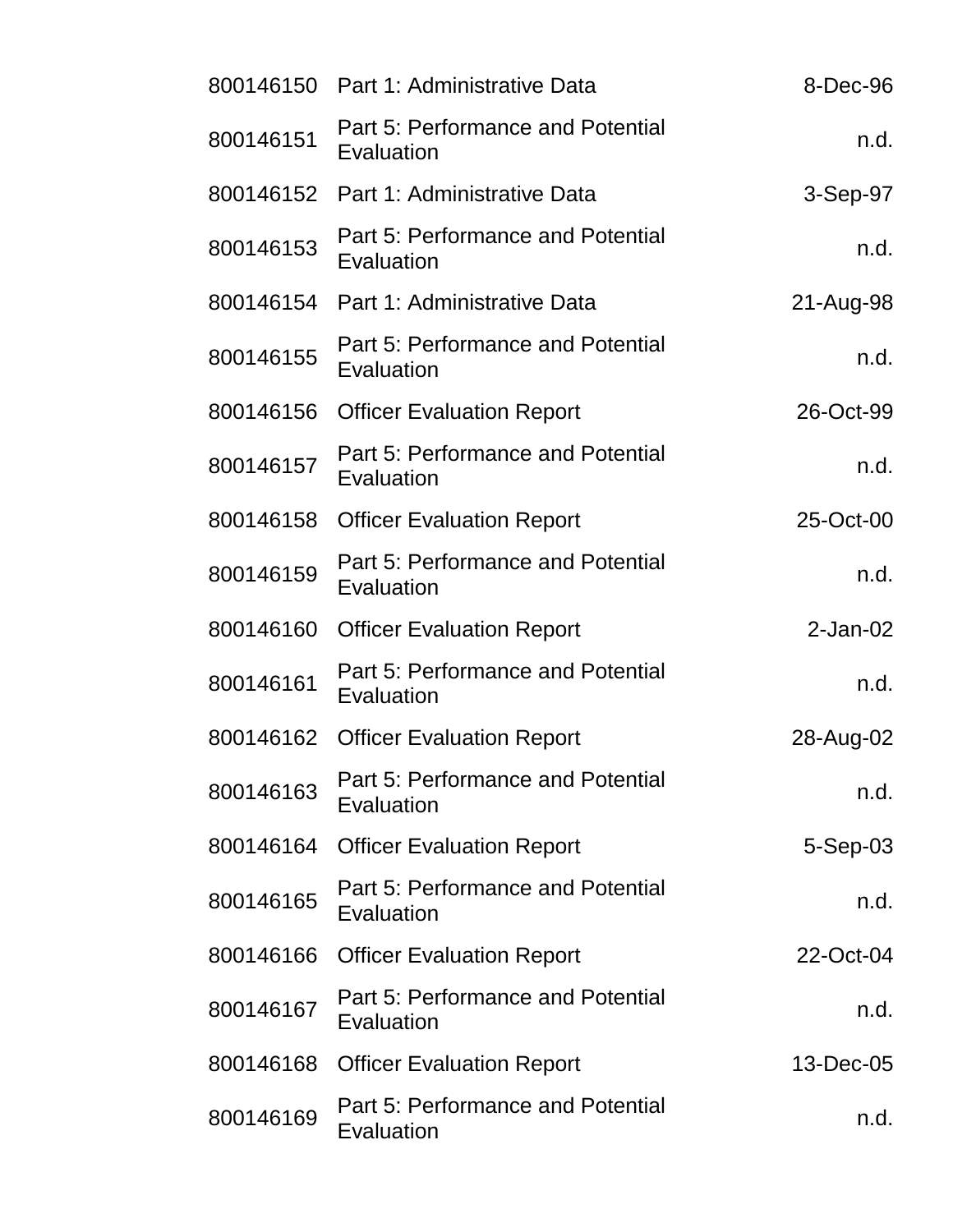| 5 |           | <b>School Certificates</b>                                                                                                                                                | 1977-1994 |
|---|-----------|---------------------------------------------------------------------------------------------------------------------------------------------------------------------------|-----------|
|   | 800146170 | Academy of Health Sciences, U.S. Army,<br>Army Medical Dept. Officer Basic Course<br><b>Graduation Certificate</b>                                                        | 6-Apr-77  |
|   | 800146171 | Academy of Health Sciences, U.S. Army,<br>Army Medical Dept. AMGDD Officer<br><b>Clinical Head Nurse Certificate</b>                                                      | 15-Nov-79 |
|   | 800146172 | <b>Service School Academic Evaluation</b><br>Report                                                                                                                       | 5-Jul-85  |
|   | 800146173 | <b>Service School Academic Evaluation</b><br>Report                                                                                                                       | 24-Oct-85 |
|   | 800146174 | U.S. Army 85th Maneuver Exercise<br><b>Command Certificate of Training,</b><br><b>Division Vertical Battlefield Operating</b><br><b>System Observer/Controller Course</b> | 30-Sep-89 |
|   | 800146175 | Dept of the Army Certificate of Training,<br><b>Observer/Controller Course Phase I</b>                                                                                    | May-89    |
|   | 800146176 | Certificate of Training, Regional Training<br>Site- Medical for Deployable Medical<br><b>Systems Executive Equipment Training</b>                                         | Sep-94    |
|   | 800146177 | American Academy of Nurse<br><b>Practitioners Certification Program</b><br>Certificate                                                                                    | n.d.      |
|   | 800146178 | <b>Service School Academic Evaluation</b><br>Report                                                                                                                       | 22-Mar-89 |
|   | 800146179 | Dept of the Army Classification of Army<br><b>Medical Dept Officers Memo</b>                                                                                              | n.d.      |
|   | 800146180 | <b>Service School Academic Evaluation</b><br>Report                                                                                                                       | 24-Oct-85 |
| 6 |           | <b>Transcripts</b>                                                                                                                                                        | n.d.      |
|   | 800146181 | Elizabeth A. Pidcock resume                                                                                                                                               | n.d.      |
|   | 800146182 | The University of Alabama in Huntsville<br>Transcript                                                                                                                     | n.d.      |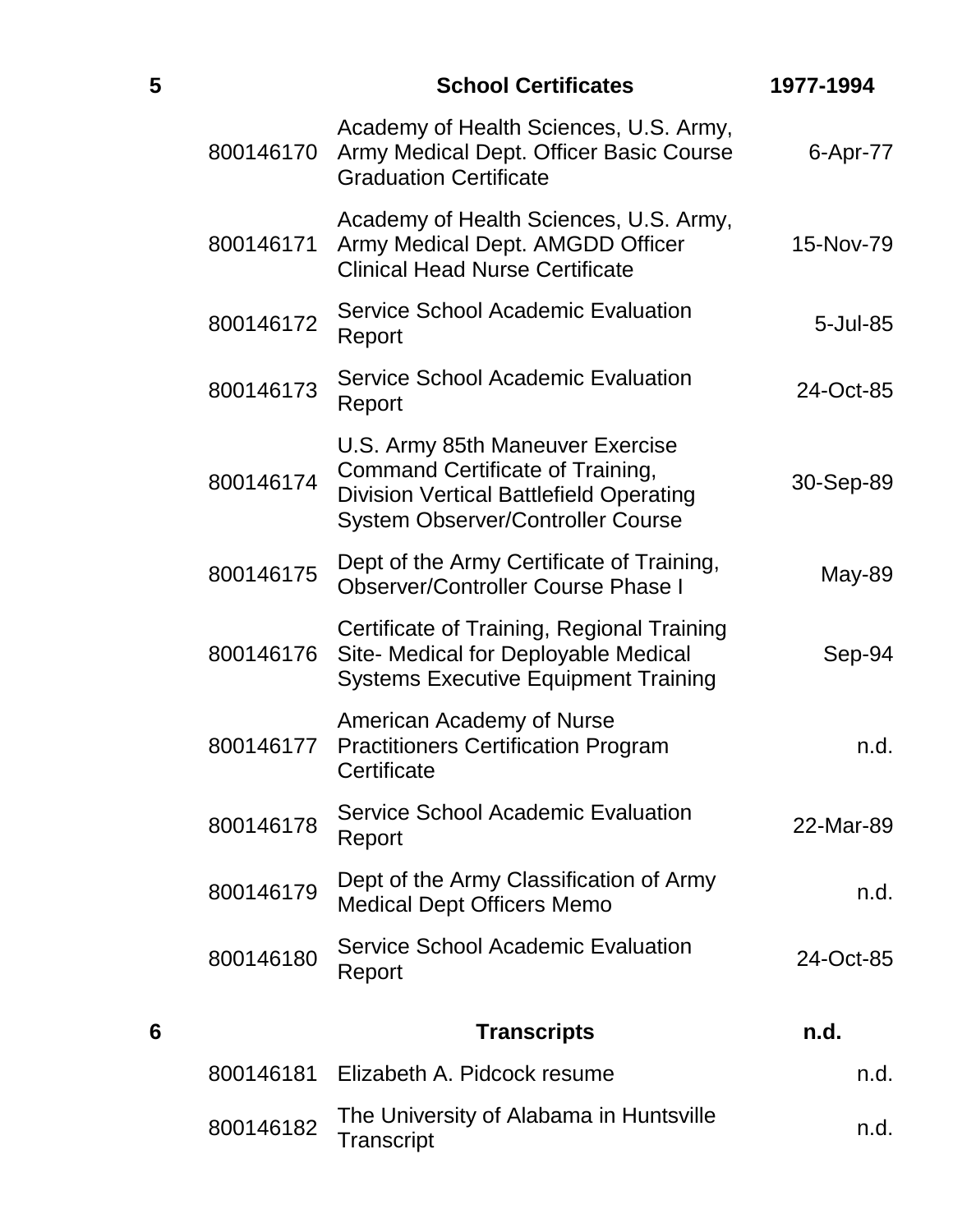| 800146183 | The University of Alabama in Huntsville<br>Transcript cont'd | n.d. |
|-----------|--------------------------------------------------------------|------|
| 800146184 | The University of Alabama in Huntsville<br>Transcript cont'd | n.d. |
| 800146185 | <b>Graduate Division Transcript</b>                          | n.d. |
|           | 800146186 Official Transcript, Rush University               | n.d. |
| 800146187 | <b>Official Transcript, Rush University</b><br>cont'd        | n.d. |
| 800146188 | The University of Alabama in Huntsville<br>Transcript        | n.d. |
| 800146189 | The University of Alabama in Huntsville<br>Transcript cont'd | n.d. |
| 800146190 | The University of Alabama in Huntsville<br>Transcript cont'd | n.d. |

| 7 |           | <b>Photos</b>                                          | 1958-1996 |
|---|-----------|--------------------------------------------------------|-----------|
|   |           | 800146191 Promotion-LTC Pidcock                        | 21-Aug-96 |
|   |           | 800146192 Promotion-LTC Pidcock                        | 21-Aug-96 |
|   |           | 800146193 Elizabeth in an office chair                 | n.d.      |
|   |           | 800146194 Elizabeth writing at a desk                  | n.d.      |
|   | 800146195 | Landscape of an army camp                              | n.d.      |
|   | 800146196 | "Frank Timrick and Betty Ann"                          | n.d.      |
|   | 800146197 | Elizabeth Pidcock with two women                       | n.d.      |
|   | 800146198 | Elizabeth in a white nurse's uniform                   | n.d.      |
|   | 800146199 | <b>St. James School Portrait</b>                       | 1958      |
|   | 800146200 | Elizabeth in a white and green nurse's<br>uniform      | n.d.      |
|   | 800146201 | Elizabeth in a military uniform at a table             | 1967      |
|   | 800146202 | Elizabeth wearing sunglasses, smiling in<br>the forest | n.d.      |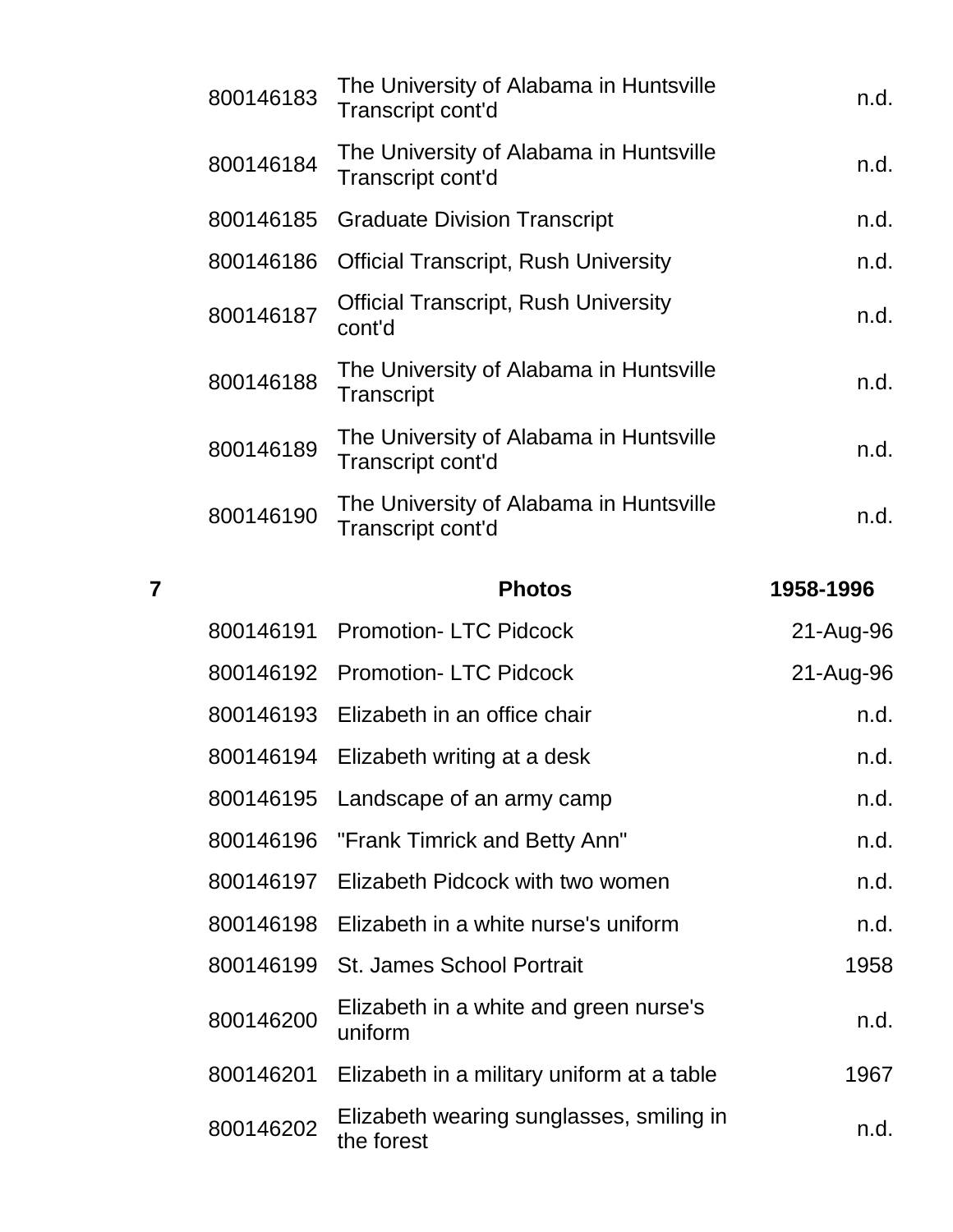|   | 800146203 | Elizabeth without sunglasses, in the<br>foreset                                                       | n.d.      |
|---|-----------|-------------------------------------------------------------------------------------------------------|-----------|
|   | 800146204 | Elizabeth wearing sunglasses, in the<br>forest                                                        | n.d.      |
|   | 800146205 | Elizabeth wearing a gas mask                                                                          | n.d.      |
|   | 800146206 | Elizabeth laughing in an army tent                                                                    | n.d.      |
|   | 800146207 | Elizabeth and a man, Pitman, standing<br>together                                                     | n.d.      |
|   | 800146208 | An army group in front of a tent                                                                      | n.d.      |
|   | 800146209 | An army tent                                                                                          | n.d.      |
|   | 800146210 | Elizabeth at a desk, smiling                                                                          | n.d.      |
|   | 800146211 | Portrait of First Lt. Elizabeth Pidcock                                                               | 12-May-77 |
|   | 800146212 | Group Photo with Elizabeth Pidcock in<br>the center                                                   | n.d.      |
|   |           |                                                                                                       |           |
|   |           | <b>Series Two: Willard F. Timrick</b>                                                                 |           |
| 8 |           | <b>Willard F. Timrick</b>                                                                             | 1942-1945 |
|   | 800146234 | Portrait of Willard F. Timrick                                                                        | n.d.      |
|   | 800146235 | Picture of Willard F. Timrick near a<br>Construction Platoon 5 sign                                   | n.d.      |
|   | 800146236 | A group of men at Camp Haan                                                                           | n.d.      |
|   | 800146237 | Willard F. Timrick and a woman                                                                        | 6-Mar-42  |
|   | 800146238 | Willard F. Timrick and family                                                                         | n.d.      |
|   | 800146239 | Willard F. Timrick at an army camp                                                                    | n.d.      |
|   | 800146240 | <b>Army Separation Qualification Record</b><br><b>Negative Copy</b>                                   | 11-Oct-45 |
|   | 800146241 | <b>Enlisted Record and Report of</b><br><b>Separation Honorable Discharge</b><br><b>Negative Copy</b> | 11-Oct-45 |